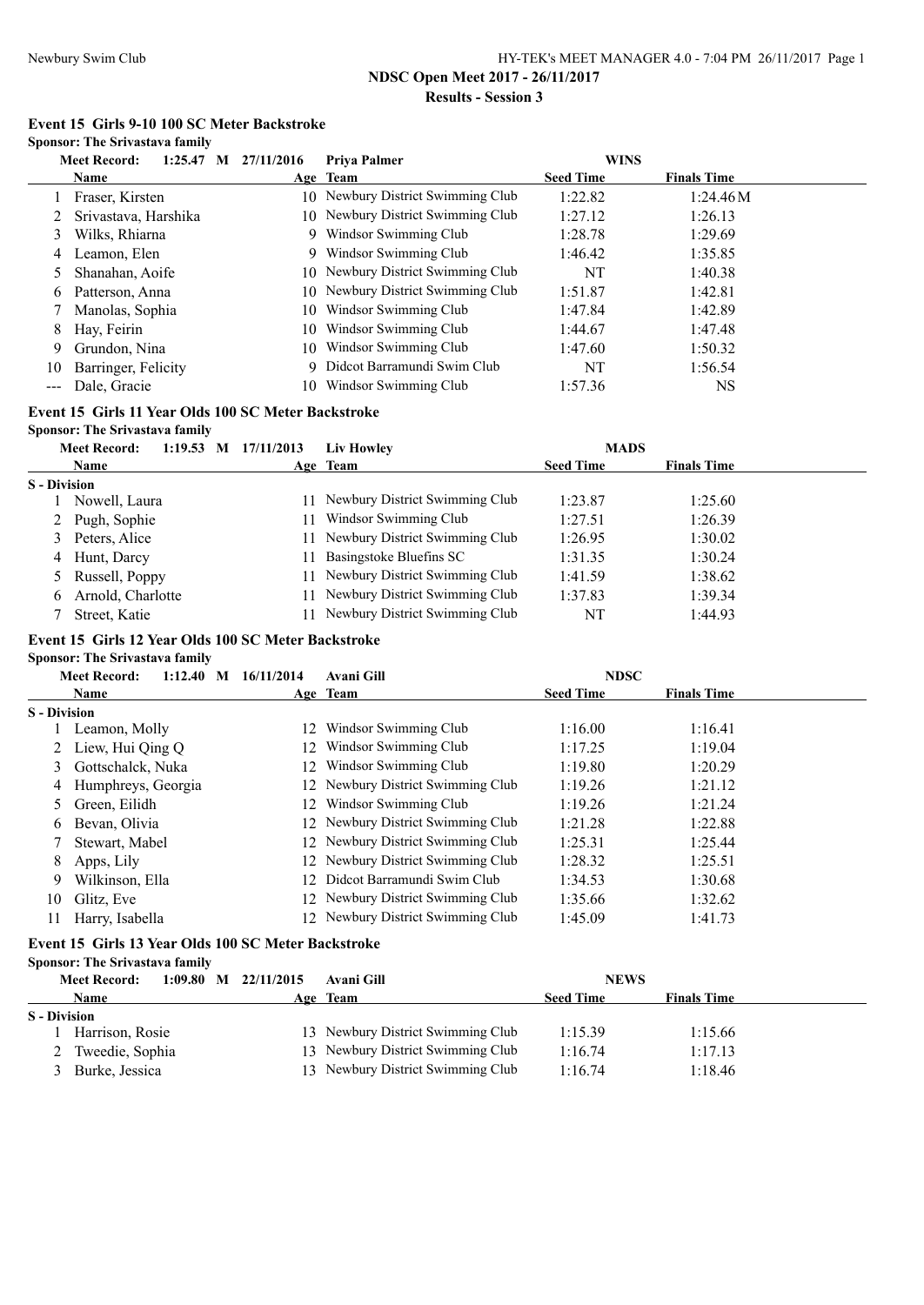| Name                                                                              | Age Team                          | <b>Seed Time</b> | <b>Finals Time</b> |
|-----------------------------------------------------------------------------------|-----------------------------------|------------------|--------------------|
| 4 Wheadon, Sophie E                                                               | 13 Newbury District Swimming Club | 1:21.22          | 1:20.83            |
| Holland, Abigail<br>5                                                             | 13 Newbury District Swimming Club | 1:22.40          | 1:21.29            |
| Crane, Elspeth<br>6                                                               | 13 Newbury District Swimming Club | 1:23.39          | 1:22.82            |
| Glitz, Grace<br>7                                                                 | 13 Newbury District Swimming Club | 1:39.96          | x1:40.49           |
| Event 15 Girls 14 Year Olds 100 SC Meter Backstroke                               |                                   |                  |                    |
| <b>Sponsor: The Srivastava family</b>                                             |                                   |                  |                    |
| <b>Meet Record:</b><br>$1:09.47$ M $27/11/2016$                                   | <b>Avani Gill</b>                 | <b>NEWS</b>      |                    |
| Name                                                                              | Age Team                          | <b>Seed Time</b> | <b>Finals Time</b> |
| <b>S</b> - Division                                                               |                                   |                  |                    |
| Sparks, Eloise<br>1                                                               | 14 Newbury District Swimming Club | 1:09.54          | 1:10.56            |
| Quesada-Getgood, Lucy                                                             | 14 Newbury District Swimming Club | 1:09.45          | 1:10.92            |
| Event 15 Girls 15-16 100 SC Meter Backstroke                                      |                                   |                  |                    |
| Sponsor: The Srivastava family<br><b>Meet Record:</b><br>$1:07.24$ M $17/11/2013$ |                                   | <b>NEWS</b>      |                    |
| Name                                                                              | <b>Lizzy Shore</b>                | <b>Seed Time</b> | <b>Finals Time</b> |
| <b>S</b> - Division                                                               | Age Team                          |                  |                    |
| 1 Points, Alice                                                                   | 16 Newbury District Swimming Club | 1:16.45          | 1:14.54            |
|                                                                                   |                                   |                  |                    |
| Event 16 Boys 9-10 100 SC Meter Backstroke<br><b>Sponsor: Team Harry</b>          |                                   |                  |                    |
| <b>Meet Record:</b><br>1:30.94 M 27/11/2016                                       | <b>Freddie Stewart</b>            | <b>NEWS</b>      |                    |
| <b>Name</b>                                                                       | Age Team                          | <b>Seed Time</b> | <b>Finals Time</b> |
| 1 Emberlin, Christopher                                                           | 10 Newbury District Swimming Club | 1:21.32          | 1:21.90M           |
| Leach, Jamie<br>2                                                                 | 10 Newbury District Swimming Club | 1:28.91          | 1:26.68M           |
| Riabyi, Kostia M<br>3                                                             | 10 Newbury District Swimming Club | NT               | 1:32.85            |
| Pike, Oscar<br>4                                                                  | 10 Didcot Barramundi Swim Club    | 1:40.63          | 1:35.03            |
| Shore, Rory<br>5                                                                  | 10 Newbury District Swimming Club | NT               | 1:52.04            |
| Majmader, Zach<br>$\qquad \qquad -$                                               | 10 Windsor Swimming Club          | 1:40.43          | <b>NS</b>          |
|                                                                                   |                                   |                  |                    |
| Event 16 Boys 11 Year Olds 100 SC Meter Backstroke<br><b>Sponsor: Team Harry</b>  |                                   |                  |                    |
| <b>Meet Record:</b><br>1:19.32 M 17/11/2013                                       | <b>Daniel Burlingham</b>          |                  | Amersham SC        |
| Name                                                                              | Age Team                          | <b>Seed Time</b> | <b>Finals Time</b> |
| <b>S</b> - Division                                                               |                                   |                  |                    |
| Stewart, Freddie<br>$\perp$                                                       | 11 Newbury District Swimming Club | 1:28.22          | 1:28.43            |
| Davies, Toby<br>2                                                                 | 11 Windsor Swimming Club          | NT               | 1:32.43            |
| Event 16 Boys 12 Year Olds 100 SC Meter Backstroke                                |                                   |                  |                    |
| <b>Sponsor: Team Harry</b>                                                        |                                   |                  |                    |
| <b>Meet Record:</b><br>1:14.26 M 18/11/2012                                       | <b>Ryan Sitton</b>                | <b>Newbury</b>   |                    |
| Name                                                                              | Age Team                          | <b>Seed Time</b> | <b>Finals Time</b> |
| <b>S</b> - Division                                                               |                                   |                  |                    |
| Mufti, Alexander<br>1                                                             | 12 Windsor Swimming Club          | 1:22.25          | 1:24.41            |
| Shanahan, Archie<br>2                                                             | 12 Newbury District Swimming Club | 1:34.24          | 1:29.15            |
| Harris, Joshua<br>3                                                               | 12 Newbury District Swimming Club | 1:30.91          | 1:31.48            |
| Hood, Jonah                                                                       | 12 Newbury District Swimming Club |                  | 1:34.46            |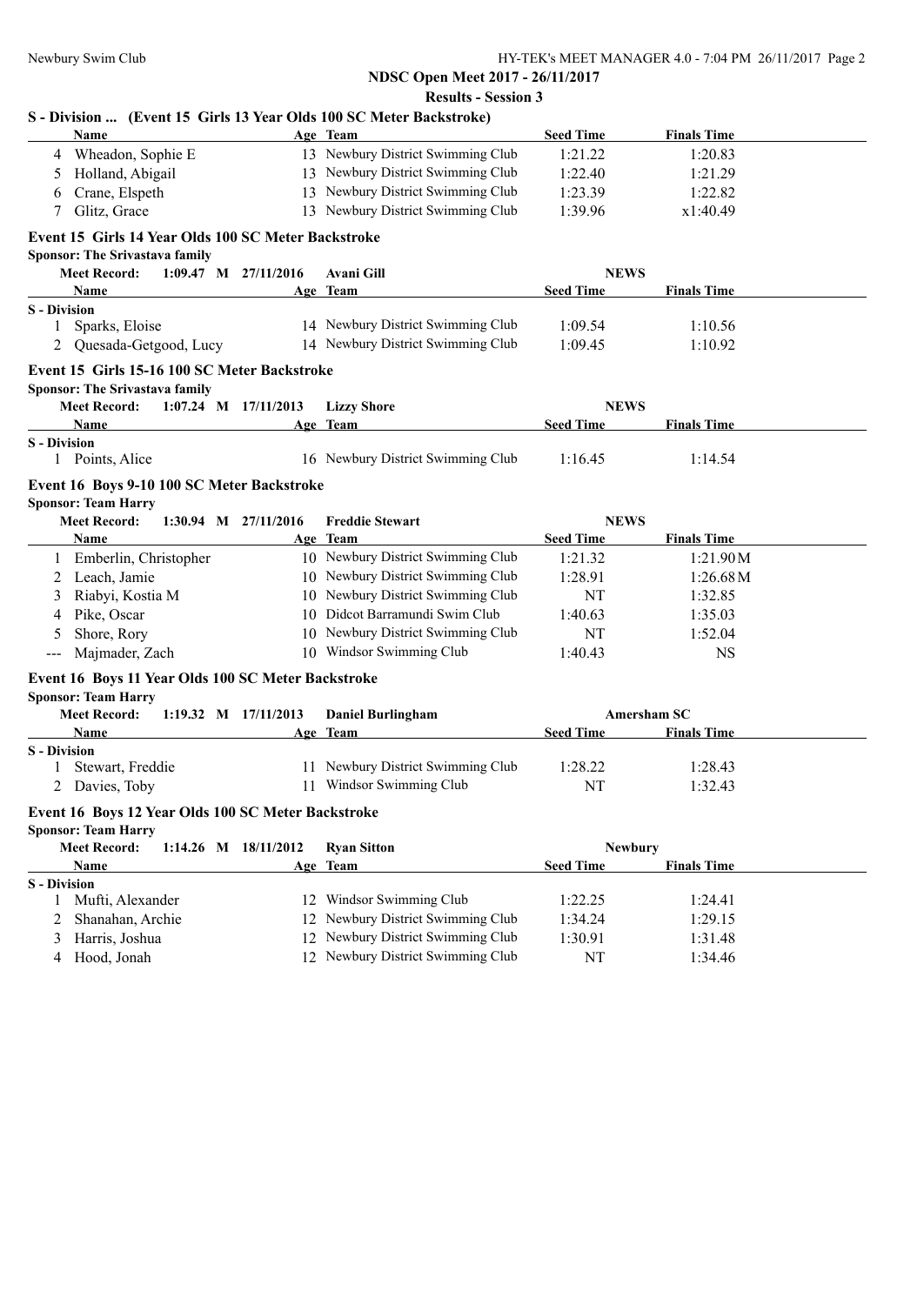**Event 16 Boys 13 Year Olds 100 SC Meter Backstroke**

|                          | <b>Sponsor: Team Harry</b>                         |                          |                                   |                                 |                         |  |
|--------------------------|----------------------------------------------------|--------------------------|-----------------------------------|---------------------------------|-------------------------|--|
|                          | <b>Meet Record:</b>                                | $1:10.40$ M $27/11/2016$ | <b>Joseph Buxton</b>              |                                 | <b>REAS-SE</b>          |  |
|                          | Name                                               |                          | Age Team                          | <b>Seed Time</b>                | <b>Finals Time</b>      |  |
| <b>S</b> - Division      | Hargreaves, James                                  |                          | 13 Windsor Swimming Club          | 1:21.44                         | 1:21.51                 |  |
| 1                        |                                                    |                          | 13 Newbury District Swimming Club | 1:27.28                         | 1:26.87                 |  |
| 3                        | Miller, Harvey<br>Robinson, Tom                    |                          | 13 Didcot Barramundi Swim Club    | 1:35.46                         | 1:35.64                 |  |
|                          |                                                    |                          |                                   |                                 |                         |  |
|                          | Event 16 Boys 14 Year Olds 100 SC Meter Backstroke |                          |                                   |                                 |                         |  |
|                          | <b>Sponsor: Team Harry</b>                         |                          |                                   |                                 |                         |  |
|                          | <b>Meet Record:</b>                                | $1:07.45$ M $16/11/2014$ | <b>Dominic Ward</b>               |                                 | <b>Didcot Barramund</b> |  |
|                          | Name                                               |                          | Age Team                          | <b>Seed Time</b>                | <b>Finals Time</b>      |  |
| <b>S</b> - Division<br>1 | Nowell, Elliot                                     |                          | 14 Newbury District Swimming Club | 1:18.51                         | 1:20.94                 |  |
| 2                        | Langley, Cameron                                   |                          | 14 Newbury District Swimming Club | 1:22.04                         | 1:21.47                 |  |
| 3                        | Jackson, Daniel                                    |                          | 14 Newbury District Swimming Club | 1:30.09                         | 1:29.27                 |  |
|                          |                                                    |                          |                                   |                                 |                         |  |
|                          | Event 16 Boys 15-16 100 SC Meter Backstroke        |                          |                                   |                                 |                         |  |
|                          | <b>Sponsor: Team Harry</b>                         |                          |                                   |                                 |                         |  |
|                          | <b>Meet Record:</b>                                | $1:09.22$ M $22/11/2015$ | <b>Dominic Ward</b>               | <b>DBSC</b>                     |                         |  |
| <b>S</b> - Division      | Name                                               |                          | Age Team                          | <b>Seed Time</b>                | <b>Finals Time</b>      |  |
|                          | 1 Allen, Tobias                                    |                          | 15 Newbury District Swimming Club | 1:11.23                         | 1:10.92                 |  |
|                          |                                                    |                          |                                   |                                 |                         |  |
|                          | Event 17 Girls 9-10 50 SC Meter Freestyle          |                          |                                   |                                 |                         |  |
|                          | <b>Sponsor: The McGowan family</b>                 |                          |                                   |                                 |                         |  |
|                          | <b>Meet Record:</b><br>Name                        | 33.20 M 17/11/2013       | Olivia Ginja                      | <b>NEWS</b><br><b>Seed Time</b> | <b>Finals Time</b>      |  |
| <b>S</b> - Division      |                                                    |                          | Age Team                          |                                 |                         |  |
| 1                        | Srivastava, Harshika                               |                          | 10 Newbury District Swimming Club | 37.05                           | 34.64                   |  |
| 2                        | Fraser, Kirsten                                    |                          | 10 Newbury District Swimming Club | 36.09                           | 34.93                   |  |
| 3                        | Wilks, Rhiarna                                     |                          | 9 Windsor Swimming Club           | 35.20                           | 36.75                   |  |
| 4                        | Gerrard, Zoe                                       |                          | 10 Didcot Barramundi Swim Club    | 39.56                           | 37.40                   |  |
| 5                        | Maleham, Rubi                                      |                          | 10 Newbury District Swimming Club | 37.81                           | 38.09                   |  |
| 6                        | Bruce, Giselle                                     |                          | 10 Newbury District Swimming Club | 40.12                           | 38.35                   |  |
| 7                        | Brown, Charlotte                                   |                          | 10 Newbury District Swimming Club | 37.99                           | 38.96                   |  |
| 8                        | Bosley, Lucy                                       |                          | 10 Newbury District Swimming Club | 38.71                           | 39.03                   |  |
| 9                        | Hay, Feirin                                        |                          | 10 Windsor Swimming Club          | 39.75                           | 40.31                   |  |
| 10                       | Taylor, Molly                                      |                          | 10 Didcot Barramundi Swim Club    | NT                              | 40.69                   |  |
| 11                       | Basden, Emma                                       |                          | 10 Newbury District Swimming Club | 43.94                           | x40.91                  |  |
| 12                       | Dale, Gracie                                       |                          | 10 Windsor Swimming Club          | 41.95                           | 41.45                   |  |
| 13                       | Wade, Grace                                        |                          | 9 Newbury District Swimming Club  | NT                              | x41.56                  |  |
| 14                       | Patterson, Anna                                    | 10                       | Newbury District Swimming Club    | 40.36                           | x41.80                  |  |
| 15                       | Leamon, Elen                                       | 9                        | Windsor Swimming Club             | 43.75                           | 42.44                   |  |
| 16                       | Manolas, Sophia                                    | 10                       | Windsor Swimming Club             | 41.24                           | 42.54                   |  |
| 17                       | Shanahan, Aoife                                    | 10                       | Newbury District Swimming Club    | NT                              | x43.29                  |  |
| 18                       | Kerr, Jemima                                       | 10                       | Newbury District Swimming Club    | NT                              | x44.83                  |  |
| 19                       | Brogan, Sofia                                      | 9                        | Windsor Swimming Club             | NT                              | 45.51                   |  |
| 20                       | Bevan, Charlotte                                   | 9                        | Newbury District Swimming Club    | 42.73                           | x47.02                  |  |
| 21                       | Fitch, Martha                                      | 10                       | Newbury District Swimming Club    | NT                              | x49.01                  |  |
| 22                       | Grundon, Nina                                      | 10                       | Windsor Swimming Club             | 49.86                           | x49.87                  |  |
| 23                       | Brereton, Milla                                    | 10                       | Newbury District Swimming Club    | NT                              | x52.14                  |  |
|                          |                                                    |                          |                                   |                                 |                         |  |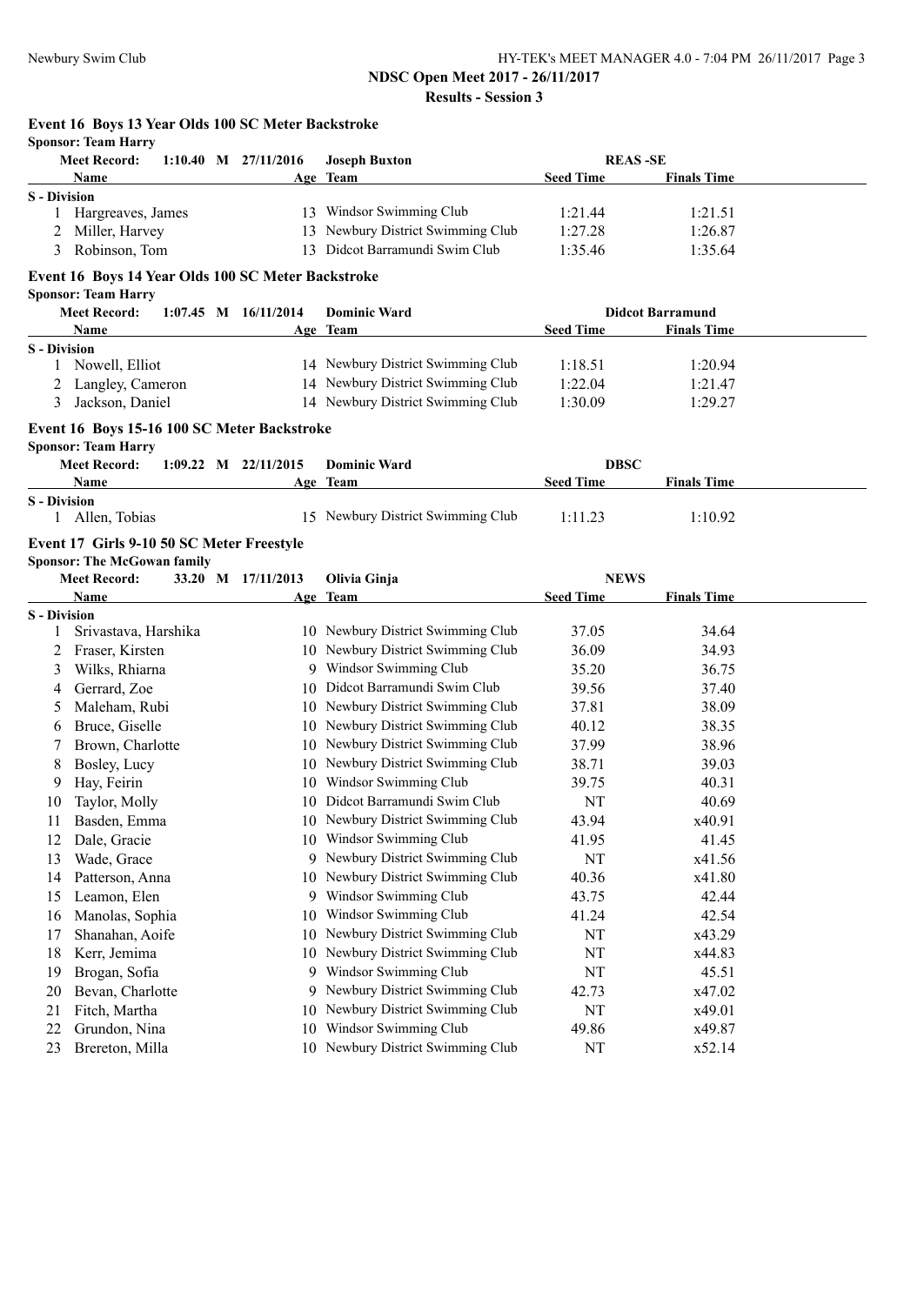**Results - Session 3**

## **Event 17 Girls 11 Year Olds 50 SC Meter Freestyle**

**Sponsor: The McGowan family**

|                     | <b>Meet Record:</b> | 32.09 M | 18/11/2012 | <b>Molly Dummett</b>              | <b>Newbury</b>   |                    |  |
|---------------------|---------------------|---------|------------|-----------------------------------|------------------|--------------------|--|
|                     | <b>Name</b>         |         |            | Age Team                          | <b>Seed Time</b> | <b>Finals Time</b> |  |
| <b>S</b> - Division |                     |         |            |                                   |                  |                    |  |
|                     | Wade, Eloise F      |         |            | 11 Newbury District Swimming Club | 33.11            | 33.30              |  |
|                     | 2 Nowell, Laura     |         |            | 11 Newbury District Swimming Club | 34.09            | 34.65              |  |
| 3                   | Peters, Alice       |         |            | 11 Newbury District Swimming Club | 36.58            | 35.63              |  |
| 4                   | McGowan, Lena       |         |            | 11 Newbury District Swimming Club | 33.80            | 36.37              |  |
|                     | Arnold, Charlotte   |         |            | 11 Newbury District Swimming Club | 40.34            | 40.31              |  |
| 6                   | Doran, Lara         |         |            | 11 Newbury District Swimming Club | 42.40            | 40.56              |  |
|                     | Street, Katie       |         |            | 11 Newbury District Swimming Club | 44.83            | x43.42             |  |
| 8                   | Aird, Yasmin        |         |            | 11 Newbury District Swimming Club | 49.83            | x46.28             |  |
| 9                   | Davy, Isabella      |         |            | Windsor Swimming Club             | 48.19            | 51.67              |  |
|                     | Castle, Isabella    |         |            | Newbury District Swimming Club    | NT               | X37.85             |  |

#### **Event 17 Girls 12 Year Olds 50 SC Meter Freestyle**

**Sponsor: The McGowan family**

|                     | <b>Meet Record:</b>     | 31.25 M 18/11/2012 | <b>Millie Pope</b>                | <b>Newbury</b>   |                    |  |
|---------------------|-------------------------|--------------------|-----------------------------------|------------------|--------------------|--|
|                     | Name                    |                    | Age Team                          | <b>Seed Time</b> | <b>Finals Time</b> |  |
| <b>S</b> - Division |                         |                    |                                   |                  |                    |  |
|                     | Bevan, Olivia           |                    | 12 Newbury District Swimming Club | 31.38            | 30.72 M            |  |
|                     | Liew, Hui Qing Q        | 12                 | Windsor Swimming Club             | 30.79            | 32.15              |  |
| 3                   | Leamon, Molly           | 12                 | Windsor Swimming Club             | 32.25            | 32.57              |  |
| 4                   | Green, Eilidh           | 12                 | Windsor Swimming Club             | 33.61            | 32.81              |  |
| 5.                  | Gottschalck, Nuka       | 12                 | Windsor Swimming Club             | 32.78            | 34.05              |  |
| 6                   | Humphreys, Georgia      |                    | 12 Newbury District Swimming Club | 33.47            | 34.26              |  |
|                     | Toulorge, Madeleine     | 12                 | Windsor Swimming Club             | 33.43            | 34.46              |  |
| 8                   | Quesada-Getgood, Izzy   |                    | Newbury District Swimming Club    | 34.65            | 34.90              |  |
| 9.                  | Storck-Wihlidal, Claire | 12                 | Didcot Barramundi Swim Club       | 35.23            | 35.79              |  |
| 10                  | Apps, Lily              |                    | 12 Newbury District Swimming Club | 35.64            | 36.10              |  |
| 11                  | Stewart, Mabel          |                    | 12 Newbury District Swimming Club | 35.33            | 36.20              |  |
| 12                  | Valentine, Lauren       | 12                 | Newbury District Swimming Club    | 35.31            | 36.25              |  |
| 13                  | Sexton, Poppy           | 12.                | Didcot Barramundi Swim Club       | 37.12            | 37.48              |  |
| 14                  | Wilkinson, Ella         | 12                 | Didcot Barramundi Swim Club       | 40.60            | 38.45              |  |
| 15                  | Cosa, Claudia           |                    | 12 Newbury District Swimming Club | 43.40            | x39.71             |  |
| 16                  | Tucker, Emily L         |                    | 12 Newbury District Swimming Club | NT               | x41.78             |  |
| 17                  | Cornall, Victoria       |                    | 12 Newbury District Swimming Club | NT               | x48.84             |  |

#### **Event 17 Girls 13 Year Olds 50 SC Meter Freestyle**

|                     | <b>Sponsor: The McGowan family</b> |            |                                |                  |                    |  |
|---------------------|------------------------------------|------------|--------------------------------|------------------|--------------------|--|
|                     | <b>Meet Record:</b><br>30.51<br>M  | 16/11/2014 | Claudia Kandel                 | <b>NDSC</b>      |                    |  |
|                     | <b>Name</b>                        |            | Age Team                       | <b>Seed Time</b> | <b>Finals Time</b> |  |
| <b>S</b> - Division |                                    |            |                                |                  |                    |  |
|                     | Barlow, Freya                      | 13         | Newbury District Swimming Club | 30.63            | 31.11              |  |
|                     | Maleham, Scarlett                  | 13         | Newbury District Swimming Club | 31.11            | 31.18              |  |
| 3                   | Harrison, Rosie                    | 13         | Newbury District Swimming Club | 30.77            | 31.31              |  |
| 4                   | Burke, Jessica                     |            | Newbury District Swimming Club | 31.44            | 31.85              |  |
|                     | Holland, Abigail                   | 13.        | Newbury District Swimming Club | 32.12            | 31.98              |  |
| 6                   | Crane, Elspeth                     | 13         | Newbury District Swimming Club | 33.60            | 32.49              |  |
|                     | Tweedie, Sophia                    |            | Newbury District Swimming Club | 32.12            | x32.81             |  |
| 8                   | Emberlin, Lucy                     |            | Newbury District Swimming Club | 34.06            | x33.60             |  |
| 9                   | Matthews, Imogen                   |            | Newbury District Swimming Club | 34.22            | x33.61             |  |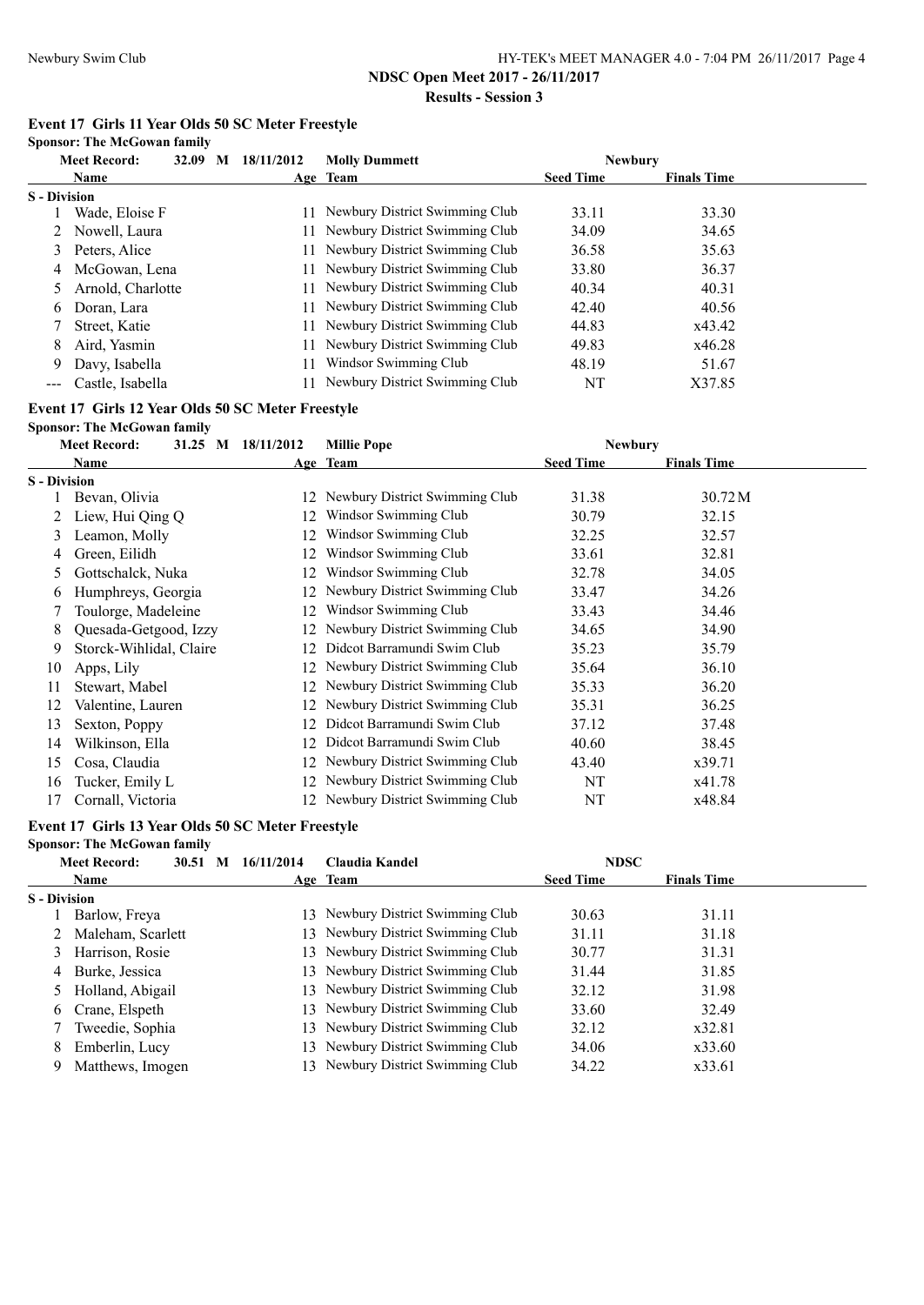| Name                                              |                    | Age Team                          | <b>Seed Time</b> | <b>Finals Time</b> |
|---------------------------------------------------|--------------------|-----------------------------------|------------------|--------------------|
| 10 Wheadon, Sophie E                              |                    | 13 Newbury District Swimming Club | 33.28            | x33.73             |
| Sweet, Kimberley<br>11                            |                    | 13 Newbury District Swimming Club | 37.25            | x36.56             |
| Glitz, Grace<br>12                                |                    | 13 Newbury District Swimming Club | 41.52            | x41.88             |
| Event 17 Girls 14 Year Olds 50 SC Meter Freestyle |                    |                                   |                  |                    |
| <b>Sponsor: The McGowan family</b>                |                    |                                   |                  |                    |
| <b>Meet Record:</b>                               | 29.85 M 22/11/2015 | Claudia Kandel                    | <b>NEWS</b>      |                    |
| Name                                              |                    | Age Team                          | <b>Seed Time</b> | <b>Finals Time</b> |
| <b>S</b> - Division                               |                    |                                   |                  |                    |
| Sparks, Eloise<br>1                               |                    | 14 Newbury District Swimming Club | 29.85            | 30.81              |
| 2 Quesada-Getgood, Lucy                           |                    | 14 Newbury District Swimming Club | 30.34            | 31.42              |
| Event 17 Girls 15-16 50 SC Meter Freestyle        |                    |                                   |                  |                    |
| <b>Sponsor: The McGowan family</b>                |                    |                                   |                  |                    |
| <b>Meet Record:</b>                               | 28.66 M 22/11/2015 | <b>Lauren Kernan</b>              | <b>DBSC</b>      |                    |
| Name                                              |                    | Age Team                          | <b>Seed Time</b> | <b>Finals Time</b> |
| <b>S</b> - Division                               |                    |                                   |                  |                    |
| 1 Wyatt, Ruth E                                   |                    | 16 Newbury District Swimming Club | 29.82            | 30.33              |
| 2 Booker, Charlotte                               |                    | 16 Newbury District Swimming Club | 31.29            | 32.90              |
| Event 18 Boys 9-10 50 SC Meter Freestyle          |                    |                                   |                  |                    |
| <b>Sponsor: The Mitchell-Shores</b>               |                    |                                   |                  |                    |
| <b>Meet Record:</b>                               | 31.94 M 22/11/2015 | <b>Kaleb Fox-Jones</b>            | <b>NEWS</b>      |                    |
| Name                                              |                    | Age Team                          | <b>Seed Time</b> | <b>Finals Time</b> |
| <b>S</b> - Division                               |                    |                                   |                  |                    |
| Maleham, Max<br>1                                 |                    | 10 Newbury District Swimming Club | 33.32            | 33.34              |
| Riabyi, Kostia M<br>2                             |                    | 10 Newbury District Swimming Club | NT               | 36.01              |
| Mottram, Joseph<br>3                              |                    | 10 Windsor Swimming Club          | 36.78            | 36.71              |
| Majmader, Zach<br>4                               |                    | 10 Windsor Swimming Club          | 36.82            | 37.21              |
| Storck-Wihlidal, Adrien<br>5                      |                    | 9 Didcot Barramundi Swim Club     | 38.59            | 40.27              |
| Pike, Oscar<br>6                                  |                    | 10 Didcot Barramundi Swim Club    | 42.12            | 41.38              |
| Bush, Harvey<br>7                                 |                    | 10 Newbury District Swimming Club | NT               | 42.43              |
| Paul, Kamran<br>8                                 |                    | 10 Newbury District Swimming Club | NT               | 43.24              |
| Mas Perello, Lluc<br>9                            |                    | 9 Windsor Swimming Club           | 48.23            | 43.31              |
| Mas Perello, Sion<br>10                           |                    | 9 Windsor Swimming Club           | NT               | 43.39              |
| Shore, Rory<br>11                                 |                    | 10 Newbury District Swimming Club | 42.22            | 43.69              |
| Matthews, Archie<br>12                            |                    | 10 Newbury District Swimming Club | NT               | 47.14              |
| 13<br>Cornall, Daniel                             |                    | 10 Newbury District Swimming Club | NT               | x49.96             |
| --- Black, Theo                                   |                    | 10 Newbury District Swimming Club | 40.00            | X40.86             |
| <b>Non-Award Division</b>                         |                    |                                   |                  |                    |
| --- Ricchi, Tommaso                               |                    | 9 Newbury District Swimming Club  | NT               | <b>NS</b>          |
| Event 18 Boys 11 Year Olds 50 SC Meter Freestyle  |                    |                                   |                  |                    |
| <b>Sponsor: The Mitchell-Shores</b>               |                    |                                   |                  |                    |
| <b>Meet Record:</b>                               | 31.51 M 17/11/2013 | <b>James McClenn</b>              | <b>MADS</b>      |                    |
| Name                                              |                    | Age Team                          | <b>Seed Time</b> | <b>Finals Time</b> |
| <b>S</b> - Division                               |                    |                                   |                  |                    |
| Stewart, Freddie<br>1                             |                    | 11 Newbury District Swimming Club | 35.55            | 36.39              |
| 2 Davies Toby                                     |                    | 11 Windsor Swimming Club          | 3727             | 3673               |

| $\angle$ Davies, 100y       | 11 WINGSOF SWINNING CRUD          | 31.21 | 30.73 |
|-----------------------------|-----------------------------------|-------|-------|
| 3 Holland, James            | 11 Newbury District Swimming Club | 37.51 | 38.62 |
| 4 Woodhouse, William        | 11 Newbury District Swimming Club | 40.00 | 39.42 |
| 5 Johnson, Morgan           | 11 Newbury District Swimming Club | NT    | 42.23 |
| 6 Fikremariam-Gordon, Ezana | 11 Didcot Barramundi Swim Club    | 46.54 | 45.93 |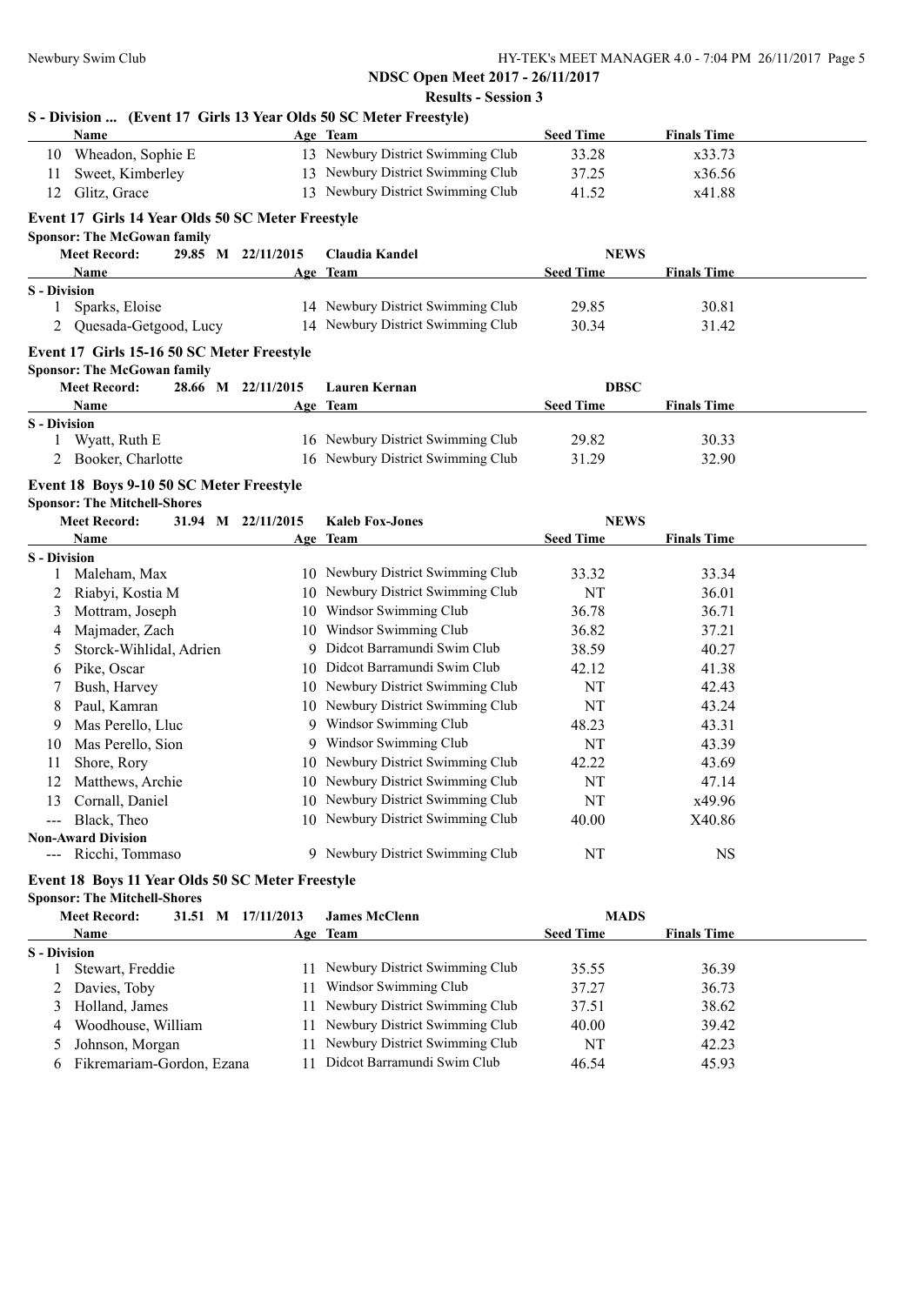# **NDSC Open Meet 2017 - 26/11/2017**

### **Results - Session 3**

# **S - Division ... (Event 18 Boys 11 Year Olds 50 SC Meter Freestyle)**

|                     | <b>Name</b>                                      |  |                          | $\ldots$ (EVERT TO DOYS IT TEM ORIS 50 BC METER FILESTYR)<br>Age Team  | <b>Seed Time</b>                 | <b>Finals Time</b> |  |
|---------------------|--------------------------------------------------|--|--------------------------|------------------------------------------------------------------------|----------------------------------|--------------------|--|
|                     | 7 Burke, William                                 |  |                          | 11 Newbury District Swimming Club                                      | NT                               | 46.78              |  |
|                     | Event 18 Boys 12 Year Olds 50 SC Meter Freestyle |  |                          |                                                                        |                                  |                    |  |
|                     | <b>Sponsor: The Mitchell-Shores</b>              |  |                          |                                                                        |                                  |                    |  |
|                     | <b>Meet Record:</b>                              |  | 30.05 M 18/11/2012       | <b>Ryan Sitton</b>                                                     | <b>Newbury</b>                   |                    |  |
|                     | Name                                             |  |                          | Age Team                                                               | <b>Seed Time</b>                 | <b>Finals Time</b> |  |
| <b>S</b> - Division |                                                  |  |                          |                                                                        |                                  |                    |  |
| 1                   | Mufti, Alexander                                 |  |                          | 12 Windsor Swimming Club                                               | 32.25                            | 33.07              |  |
| 2                   | Shanahan, Archie                                 |  |                          | 12 Newbury District Swimming Club                                      | 34.63                            | 33.93              |  |
| 3                   | Tugcetin, Can                                    |  |                          | 12 Newbury District Swimming Club                                      | 35.30                            | 34.24              |  |
| 4                   | Manolas, Luca                                    |  |                          | 12 Windsor Swimming Club                                               | 36.10                            | 35.21              |  |
| $\mathcal{L}$       | Thrussell, Felix                                 |  |                          | 12 Newbury District Swimming Club                                      | 35.76                            | 35.92              |  |
| 6                   | Hood, Jonah                                      |  |                          | 12 Newbury District Swimming Club<br>12 Newbury District Swimming Club | 36.60                            | 36.73              |  |
|                     | Allen, Finley                                    |  |                          |                                                                        | 38.00                            | 38.64              |  |
| 8                   | Shields, Thomas                                  |  |                          | 12 Newbury District Swimming Club                                      | NT                               | 44.10              |  |
|                     | Event 18 Boys 13 Year Olds 50 SC Meter Freestyle |  |                          |                                                                        |                                  |                    |  |
|                     | <b>Sponsor: The Mitchell-Shores</b>              |  |                          |                                                                        |                                  |                    |  |
|                     | <b>Meet Record:</b>                              |  | 28.91 M 17/11/2013       | <b>Peter Dalzell</b>                                                   |                                  | <b>Amersham SC</b> |  |
|                     | Name                                             |  |                          | Age Team                                                               | <b>Seed Time</b>                 | <b>Finals Time</b> |  |
| <b>S</b> - Division | Oxley, William                                   |  |                          | 13 Newbury District Swimming Club                                      | 28.89                            | 28.97              |  |
| 2                   | Brandon, Reece                                   |  |                          | 13 Newbury District Swimming Club                                      | 30.94                            | 29.54              |  |
| 3                   | York, Oliver                                     |  |                          | 13 Newbury District Swimming Club                                      | 31.47                            | 31.39              |  |
| 4                   | Hargreaves, James                                |  |                          | 13 Windsor Swimming Club                                               | 34.19                            | 34.23              |  |
| 5                   | Miller, Harvey                                   |  |                          | 13 Newbury District Swimming Club                                      | 36.23                            | 35.07              |  |
| 6                   | Robinson, Tom                                    |  |                          | 13 Didcot Barramundi Swim Club                                         | 40.87                            | 37.97              |  |
|                     |                                                  |  |                          |                                                                        |                                  |                    |  |
|                     | Event 18 Boys 14 Year Olds 50 SC Meter Freestyle |  |                          |                                                                        |                                  |                    |  |
|                     | <b>Sponsor: The Mitchell-Shores</b>              |  |                          |                                                                        |                                  |                    |  |
|                     | <b>Meet Record:</b><br>Name                      |  | 27.80 M 22/11/2015       | <b>James Camden</b><br>Age Team                                        | <b>WWHSC</b><br><b>Seed Time</b> | <b>Finals Time</b> |  |
| <b>S</b> - Division |                                                  |  |                          |                                                                        |                                  |                    |  |
|                     | Nowell, Elliot                                   |  |                          | 14 Newbury District Swimming Club                                      | 28.21                            | 28.80              |  |
| 2                   | Langley, Cameron                                 |  |                          | 14 Newbury District Swimming Club                                      | 31.75                            | 30.90              |  |
| 3                   | Jackson, Daniel                                  |  |                          | 14 Newbury District Swimming Club                                      | 37.31                            | 36.39              |  |
|                     | Event 18 Boys 15-16 50 SC Meter Freestyle        |  |                          |                                                                        |                                  |                    |  |
|                     | <b>Sponsor: The Mitchell-Shores</b>              |  |                          |                                                                        |                                  |                    |  |
|                     | <b>Meet Record:</b>                              |  | 26.82 M 18/11/2012       | luc Schreiber                                                          | <b>Newbury</b>                   |                    |  |
|                     | Name                                             |  |                          | Age Team                                                               | <b>Seed Time</b>                 | <b>Finals Time</b> |  |
| <b>S</b> - Division |                                                  |  |                          |                                                                        |                                  |                    |  |
| 1                   | Dixon, Ellis                                     |  |                          | 15 Newbury District Swimming Club                                      | 27.59                            | 27.10              |  |
|                     | McLaughlin, James                                |  |                          | 16 Newbury District Swimming Club                                      | 27.71                            | 27.40              |  |
| 3                   | Vicaria, Luca                                    |  |                          | 15 Newbury District Swimming Club                                      | 28.82                            | 27.72              |  |
| 4                   | Allen, Tobias                                    |  |                          | 15 Newbury District Swimming Club                                      | 29.64                            | 28.89              |  |
|                     | Event 19 Girls 9-10 100 SC Meter Butterfly       |  |                          |                                                                        |                                  |                    |  |
|                     | <b>Sponsor: The Fraser family</b>                |  |                          |                                                                        |                                  |                    |  |
|                     | <b>Meet Record:</b>                              |  | $1:42.79$ M $27/11/2016$ | Priya Palmer                                                           | <b>WINS</b>                      |                    |  |
|                     | Nama                                             |  |                          | Ago Toom                                                               | Sood Time                        | Finale Time        |  |

| Name |                        | Age Team                          | <b>Seed Time</b> | <b>Finals Time</b> |
|------|------------------------|-----------------------------------|------------------|--------------------|
|      | Fraser, Kirsten        | 10 Newbury District Swimming Club | 1:26.19          | 1:27.85M           |
|      | 2 Srivastava, Harshika | 10 Newbury District Swimming Club | 1:31.58          | 1:32.52M           |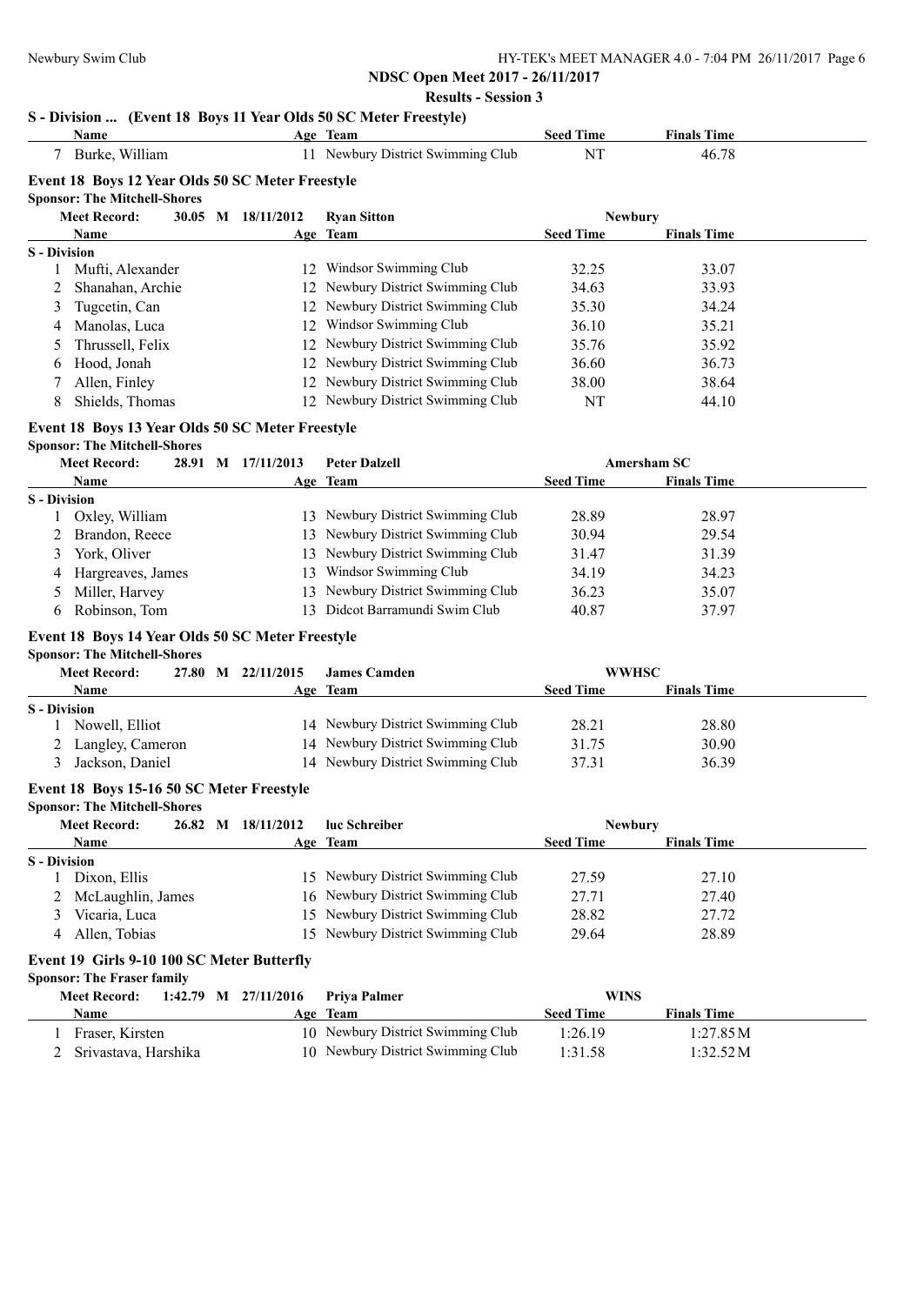| (Event 19 Girls 9-10 100 SC Meter Butterfly)       |                                                                                |                  |                    |
|----------------------------------------------------|--------------------------------------------------------------------------------|------------------|--------------------|
| Name                                               | Age Team                                                                       | <b>Seed Time</b> | <b>Finals Time</b> |
| Maleham, Rubi                                      | 10 Newbury District Swimming Club                                              | 1:29.71          | 1:36.47M           |
| 4 Wilks, Rhiarna                                   | 9 Windsor Swimming Club                                                        | 1:43.62          | 1:45.71            |
| Dale, Gracie<br>5                                  | 10 Windsor Swimming Club                                                       | 2:01.68          | 1:58.80            |
| Event 19 Girls 11 Year Olds 100 SC Meter Butterfly |                                                                                |                  |                    |
| <b>Sponsor: The Fraser family</b>                  |                                                                                |                  |                    |
| <b>Meet Record:</b><br>1:25.57 M 17/11/2013        | <b>Holly Hutchins</b>                                                          | <b>NEWS</b>      |                    |
| Name                                               | Age Team                                                                       | <b>Seed Time</b> | <b>Finals Time</b> |
| <b>S</b> - Division                                |                                                                                |                  |                    |
| Wade, Eloise F<br>1                                | 11 Newbury District Swimming Club                                              | 1:45.56          | 1:28.86            |
| 2 Hunt, Darcy                                      | 11 Basingstoke Bluefins SC                                                     | 1:47.83          | 1:35.49            |
| 3 Pugh, Sophie                                     | 11 Windsor Swimming Club                                                       | 1:49.62          | 1:36.77            |
| Event 19 Girls 12 Year Olds 100 SC Meter Butterfly |                                                                                |                  |                    |
| <b>Sponsor: The Fraser family</b>                  |                                                                                |                  |                    |
| <b>Meet Record:</b><br>1:22.31 M $27/11/2016$      | <b>Abigail Holland</b>                                                         | <b>NEWS</b>      |                    |
| Name                                               | Age Team                                                                       | <b>Seed Time</b> | <b>Finals Time</b> |
| <b>S</b> - Division                                |                                                                                |                  | 1:21.27M           |
| 1 Leamon, Molly                                    | 12 Windsor Swimming Club                                                       | 1:17.66          |                    |
| 2 Liew, Hui Qing Q                                 | 12 Windsor Swimming Club                                                       | 1:17.59          | 1:21.32M           |
| Green, Eilidh<br>3                                 | 12 Windsor Swimming Club                                                       | 1:25.63          | 1:23.96            |
| Apps, Lily<br>4                                    | 12 Newbury District Swimming Club                                              | 1:40.32          | 1:42.66            |
| Event 19 Girls 13 Year Olds 100 SC Meter Butterfly |                                                                                |                  |                    |
| <b>Sponsor: The Fraser family</b>                  |                                                                                |                  |                    |
| <b>Meet Record:</b><br>$1:15.78$ M $17/11/2013$    | Layla Hazlett                                                                  | <b>MADS</b>      |                    |
| <b>Name</b>                                        | Age Team                                                                       | <b>Seed Time</b> | <b>Finals Time</b> |
| <b>S</b> - Division                                |                                                                                |                  |                    |
| 1 Barlow, Freya                                    | 13 Newbury District Swimming Club                                              | 1:17.33          | 1:14.33 M          |
| 2 Holland, Abigail                                 | 13 Newbury District Swimming Club                                              | 1:17.16          | 1:16.15            |
| Maleham, Scarlett<br>3                             | 13 Newbury District Swimming Club                                              | 1:17.99          | 1:21.07            |
| 4 Matthews, Imogen                                 | 13 Newbury District Swimming Club                                              | 1:23.35          | 1:22.36            |
| Event 19 Girls 15-16 100 SC Meter Butterfly        |                                                                                |                  |                    |
| <b>Sponsor: The Fraser family</b>                  |                                                                                |                  |                    |
| <b>Meet Record:</b><br>$1:12.32$ M $16/11/2014$    | <b>Imogen Barrett</b>                                                          | <b>NDSC</b>      |                    |
| Name                                               | Age Team                                                                       | <b>Seed Time</b> | <b>Finals Time</b> |
| <b>S</b> - Division                                |                                                                                |                  |                    |
| 1 Wyatt, Ruth E                                    | 16 Newbury District Swimming Club                                              | 1:10.23          | 1:12.57            |
| Event 20 Boys 9-10 100 SC Meter Butterfly          |                                                                                |                  |                    |
| <b>Meet Record:</b><br>1:49.78 M 27/11/2016        | Jude Borg-Cardona                                                              | <b>WINS</b>      |                    |
| Name                                               | Age Team                                                                       | <b>Seed Time</b> | <b>Finals Time</b> |
| 1 Leach, Jamie                                     | 10 Newbury District Swimming Club                                              | 1:24.99          | 1:26.75M           |
| 2 Maleham, Max                                     | 10 Newbury District Swimming Club                                              | 1:27.50          | 1:35.44M           |
| Black, Theo<br>$\cdots$                            | 10 Newbury District Swimming Club                                              | 1:25.00          | <b>XDQ</b>         |
|                                                    | 8.4 Did not touch at turn or finish with both hands, or touch not simultaneous |                  |                    |
| Event 20 Boys 12 Year Olds 100 SC Meter Butterfly  |                                                                                |                  |                    |
| <b>Meet Record:</b><br>1:19.82 M 17/11/2013        | <b>Jordan F Hobbs</b>                                                          | <b>NEWS</b>      |                    |
| Name                                               | Age Team                                                                       | <b>Seed Time</b> | <b>Finals Time</b> |
| <b>S</b> - Division                                |                                                                                |                  |                    |
| 1 Mufti, Alexander                                 | 12 Windsor Swimming Club                                                       | 1:21.84          | 1:24.84            |
|                                                    |                                                                                |                  |                    |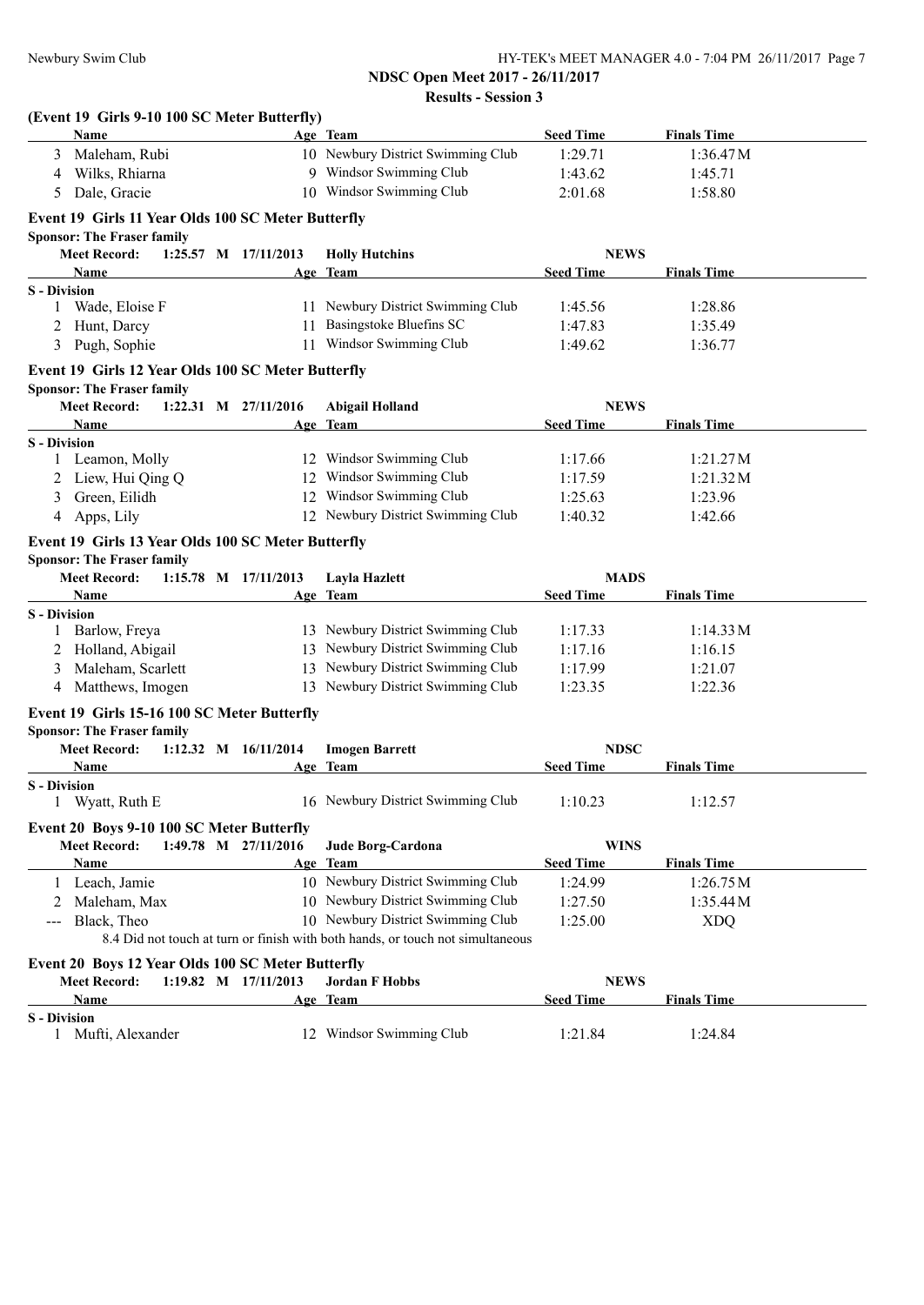# **NDSC Open Meet 2017 - 26/11/2017**

### **Results - Session 3**

# **S - Division ... (Event 20 Boys 12 Year Olds 100 SC Meter Butterfly)**

|                     | <b>Name</b>                                     |    | Age Team                                                                              | <b>Seed Time</b> | <b>Finals Time</b>      |  |
|---------------------|-------------------------------------------------|----|---------------------------------------------------------------------------------------|------------------|-------------------------|--|
|                     | 2 Manolas, Luca                                 |    | 12 Windsor Swimming Club                                                              | 1:36.18          | 1:40.99                 |  |
|                     | Event 20 Boys 15-16 100 SC Meter Butterfly      |    |                                                                                       |                  |                         |  |
|                     | 1:05.86 M 16/11/2014<br><b>Meet Record:</b>     |    | <b>Oliver Beard</b>                                                                   |                  | <b>Didcot Barramund</b> |  |
|                     | Name                                            |    | Age Team                                                                              | <b>Seed Time</b> | <b>Finals Time</b>      |  |
| <b>S</b> - Division |                                                 |    |                                                                                       |                  |                         |  |
|                     | 1 Vicaria, Luca                                 |    | 15 Newbury District Swimming Club                                                     | 1:08.33          | 1:08.31                 |  |
|                     | Allen, Tobias                                   |    | 15 Newbury District Swimming Club                                                     | 1:12.06          | 1:13.91                 |  |
|                     | Event 21 Girls 9-10 100 SC Meter IM             |    |                                                                                       |                  |                         |  |
|                     | <b>Sponsor: The Goodman family</b>              |    |                                                                                       |                  |                         |  |
|                     | <b>Meet Record:</b><br>$1:32.70$ M $27/11/2016$ |    | <b>Eloise F Wade</b>                                                                  | <b>NEWS</b>      |                         |  |
|                     | Name                                            |    | Age Team                                                                              | <b>Seed Time</b> | <b>Finals Time</b>      |  |
| 1                   | Brown, Charlotte                                |    | 10 Newbury District Swimming Club                                                     | 1:33.69          | 1:34.39                 |  |
| 2                   | Wilks, Rhiarna                                  |    | 9 Windsor Swimming Club                                                               | 1:32.20          | 1:35.35                 |  |
| 3                   | Maleham, Rubi                                   |    | 10 Newbury District Swimming Club                                                     | 1:27.18          | 1:36.68                 |  |
| 4                   | Bruce, Giselle                                  |    | 10 Newbury District Swimming Club                                                     | 1:38.17          | 1:41.22                 |  |
| 5                   | Totays, Johanna                                 |    | 10 Windsor Swimming Club                                                              | 1:49.62          | 1:43.11                 |  |
| 6                   | Bosley, Lucy                                    |    | 10 Newbury District Swimming Club                                                     | 1:45.35          | 1:45.75                 |  |
|                     | Patterson, Anna                                 |    | 10 Newbury District Swimming Club                                                     | 1:46.27          | 1:48.75                 |  |
| 8                   | Shanahan, Aoife                                 |    | 10 Newbury District Swimming Club                                                     | NT               | 1:49.28                 |  |
|                     | Kerr, Jemima                                    |    | 10 Newbury District Swimming Club                                                     | NT               | x1:53.92                |  |
| $---$               | Brogan, Sofia                                   |    | 9 Windsor Swimming Club                                                               | NT               | DQ                      |  |
|                     |                                                 |    | 9.3 Finish of each stroke not in accordance with rules for the particular stroke - IM |                  |                         |  |
|                     | Dale, Gracie                                    |    | 10 Windsor Swimming Club                                                              | 1:56.75          | <b>NS</b>               |  |
|                     | Bevan, Charlotte                                |    | 9 Newbury District Swimming Club                                                      | NT               | <b>NS</b>               |  |
|                     | Event 21 Girls 11 Year Olds 100 SC Meter IM     |    |                                                                                       |                  |                         |  |
|                     | <b>Sponsor: The Goodman family</b>              |    |                                                                                       |                  |                         |  |
|                     | <b>Meet Record:</b><br>1:23.83 M 27/11/2016     |    | <b>Lucy Hopkins</b>                                                                   | <b>WINS</b>      |                         |  |
|                     | Name                                            |    | Age Team                                                                              | <b>Seed Time</b> | <b>Finals Time</b>      |  |
| <b>S</b> - Division |                                                 |    |                                                                                       |                  |                         |  |
|                     | Pugh, Sophie                                    |    | 11 Windsor Swimming Club                                                              | 1:34.44          | 1:32.43                 |  |
| 2                   | Nowell, Laura                                   |    | 11 Newbury District Swimming Club                                                     | 1:26.47          | 1:33.51                 |  |
| 3                   | Peters, Alice                                   |    | 11 Newbury District Swimming Club                                                     | 1:29.98          | 1:33.52                 |  |
| 4                   | McGowan, Lena                                   | 11 | Newbury District Swimming Club                                                        | 1:33.94          | 1:36.75                 |  |
| 5                   | Russell, Poppy                                  |    | 11 Newbury District Swimming Club                                                     | 1:40.78          | 1:39.43                 |  |
| 6                   | Doran, Lara                                     |    | 11 Newbury District Swimming Club                                                     | 1:52.41          | 1:43.97                 |  |
| 7                   | Aird, Yasmin                                    |    | 11 Newbury District Swimming Club                                                     | NT               | 1:52.40                 |  |
| 8                   | Davy, Isabella                                  |    | 11 Windsor Swimming Club                                                              | 1:57.57          | 2:03.86                 |  |
|                     | Event 21 Girls 12 Year Olds 100 SC Meter IM     |    |                                                                                       |                  |                         |  |
|                     | <b>Sponsor: The Goodman family</b>              |    |                                                                                       |                  |                         |  |
|                     | <b>Meet Record:</b><br>1:20.68 M 27/11/2016     |    | <b>Harriet H Seaton</b>                                                               |                  | <b>REAS-SE</b>          |  |
|                     | Name                                            |    | Age Team                                                                              | <b>Seed Time</b> | <b>Finals Time</b>      |  |
| <b>S</b> - Division |                                                 |    |                                                                                       |                  |                         |  |
|                     | Bevan, Olivia                                   |    | 12 Newbury District Swimming Club                                                     | 1:17.13          | 1:19.32M                |  |
| 2                   | Liew, Hui Qing Q                                | 12 | Windsor Swimming Club                                                                 | 1:16.15          | 1:19.46M                |  |
| 3                   | Quesada-Getgood, Izzy                           | 12 | Newbury District Swimming Club                                                        | 1:26.75          | 1:29.31                 |  |
| 4                   | Toulorge, Madeleine                             | 12 | Windsor Swimming Club                                                                 | 1:30.93          | 1:30.51                 |  |
|                     | Valentine, Lauren                               |    | 12 Newbury District Swimming Club                                                     | 1:32.62          | 1:32.96                 |  |
| 6                   | Wilkinson, Ella                                 |    | 12 Didcot Barramundi Swim Club                                                        | 1:38.54          | 1:35.27                 |  |

7 Sexton, Poppy 12 Didcot Barramundi Swim Club 1:34.87 1:35.74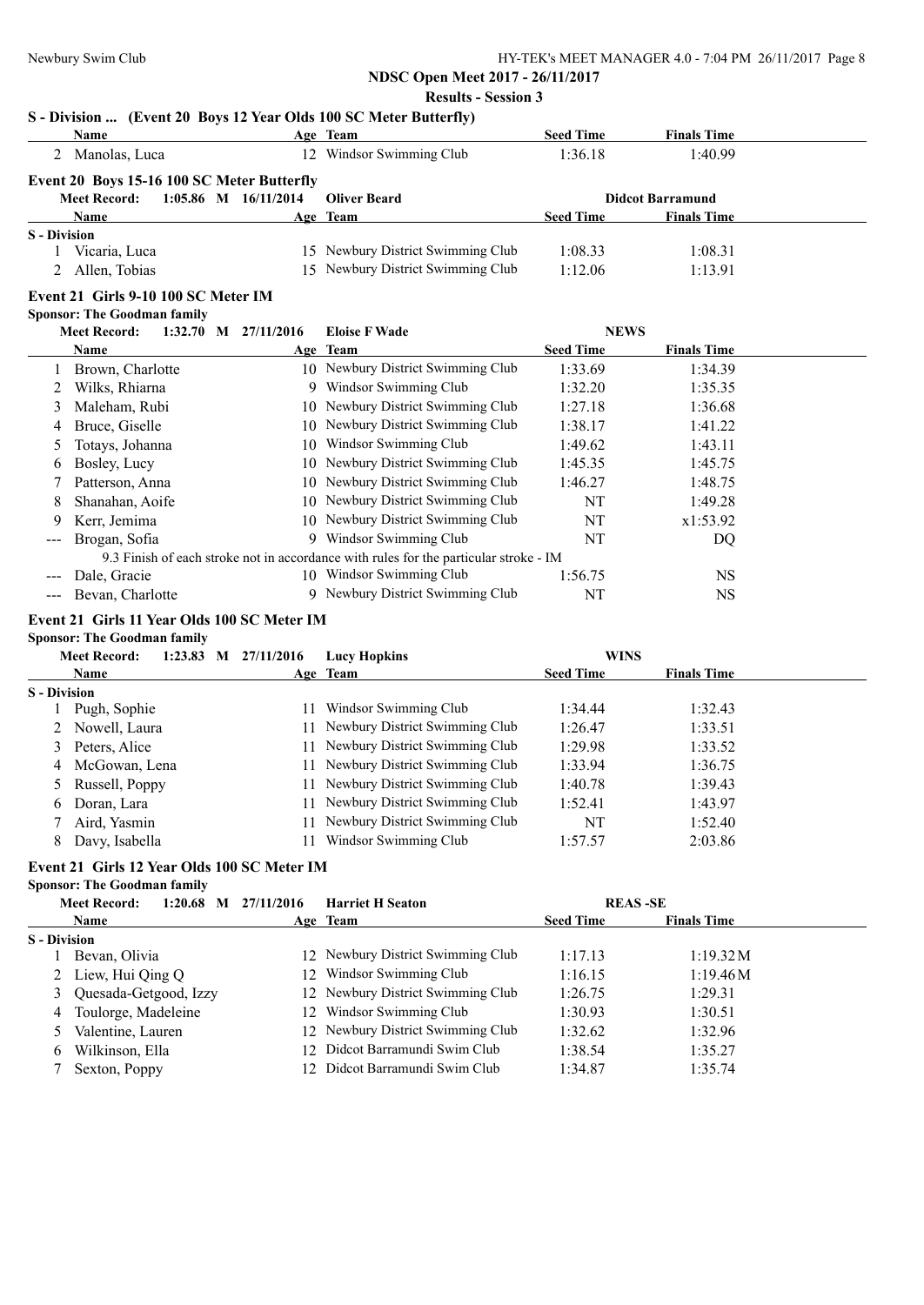## **S - Division ... (Event 21 Girls 12 Year Olds 100 SC Meter IM)**

| <b>Name</b>                                     |    | Age Team                                                             | <b>Seed Time</b> | <b>Finals Time</b> |  |
|-------------------------------------------------|----|----------------------------------------------------------------------|------------------|--------------------|--|
| Glitz, Eve<br>8                                 |    | 12 Newbury District Swimming Club                                    | 1:35.50          | 1:38.83            |  |
| Tucker, Emily L<br>9                            |    | 12 Newbury District Swimming Club                                    | NT               | 1:53.97            |  |
| <b>Non-Award Division</b>                       |    |                                                                      |                  |                    |  |
| Gottschalck, Nuka<br>$\qquad \qquad - -$        |    | 12 Windsor Swimming Club                                             | 1:22.73          | <b>NS</b>          |  |
| Event 21 Girls 13 Year Olds 100 SC Meter IM     |    |                                                                      |                  |                    |  |
| <b>Sponsor: The Goodman family</b>              |    |                                                                      |                  |                    |  |
| <b>Meet Record:</b><br>$1:16.07$ M $27/11/2016$ |    | <b>Margot Hoogers</b>                                                | <b>WINS</b>      |                    |  |
| Name                                            |    | Age Team                                                             | <b>Seed Time</b> | <b>Finals Time</b> |  |
| <b>S</b> - Division                             |    |                                                                      |                  |                    |  |
| Maleham, Scarlett<br>1                          |    | 13 Newbury District Swimming Club                                    | 1:17.00          | 1:19.32            |  |
| Crane, Elspeth                                  |    | 13 Newbury District Swimming Club                                    | 1:23.40          | 1:23.27            |  |
| Sweet, Kimberley<br>3                           |    | 13 Newbury District Swimming Club                                    | 1:35.02          | 1:37.85            |  |
| Event 21 Girls 14 Year Olds 100 SC Meter IM     |    |                                                                      |                  |                    |  |
| <b>Sponsor: The Goodman family</b>              |    |                                                                      |                  |                    |  |
| <b>Meet Record:</b><br>$1:16.05$ M $27/11/2016$ |    | <b>Avani Gill</b>                                                    | <b>NEWS</b>      |                    |  |
| Name                                            |    | Age Team                                                             | <b>Seed Time</b> | <b>Finals Time</b> |  |
| <b>S</b> - Division                             |    |                                                                      |                  |                    |  |
| Quesada-Getgood, Lucy<br>1                      |    | 14 Newbury District Swimming Club                                    | 1:16.04          | 1:16.70            |  |
| Sparks, Eloise<br>2                             |    | 14 Newbury District Swimming Club                                    | 1:18.33          | 1:26.00            |  |
| Event 22 Boys 9-10 100 SC Meter IM              |    |                                                                      |                  |                    |  |
| <b>Sponsor: Team Woodhouse</b>                  |    |                                                                      |                  |                    |  |
| <b>Meet Record:</b><br>1:33.18 M 27/11/2016     |    | <b>Harry Wagner</b>                                                  | <b>NEWS</b>      |                    |  |
| Name                                            |    | Age Team                                                             | <b>Seed Time</b> | <b>Finals Time</b> |  |
| 1 Leach, Jamie                                  |    | 10 Newbury District Swimming Club                                    | 1:24.32          | 1:22.80M           |  |
| Mottram, Joseph                                 |    | 10 Windsor Swimming Club                                             | 1:38.67          | 1:33.56            |  |
| Majmader, Zach<br>3                             |    | 10 Windsor Swimming Club                                             | 1:42.53          | 1:39.33            |  |
| Pike, Oscar<br>4                                |    | 10 Didcot Barramundi Swim Club                                       | 1:48.94          | 1:50.53            |  |
| Shore, Rory<br>5                                |    | 10 Newbury District Swimming Club                                    | NT               | 1:59.73            |  |
| Black, Theo                                     |    | 10 Newbury District Swimming Club                                    | 1:30.00          | X2:02.43           |  |
| Maleham, Max<br>$---$                           |    | 10 Newbury District Swimming Club                                    | 1:20.32          | DQ                 |  |
|                                                 |    | 9.1 Incorrect individual stroke order (Fly, Back, Breast, Free) - IM |                  |                    |  |
| Event 22 Boys 11 Year Olds 100 SC Meter IM      |    |                                                                      |                  |                    |  |
| <b>Sponsor: Team Woodhouse</b>                  |    |                                                                      |                  |                    |  |
| <b>Meet Record:</b><br>1:28.83 M $27/11/2016$   |    | <b>Edwin V Ivanescu</b>                                              | <b>WINS</b>      |                    |  |
| <b>Name</b>                                     |    | Age Team                                                             | <b>Seed Time</b> | <b>Finals Time</b> |  |
| <b>S</b> - Division                             |    |                                                                      |                  |                    |  |
| Davies, Toby<br>1                               |    | 11 Windsor Swimming Club                                             | 1:34.25          | 1:33.79            |  |
| Holland, James<br>2                             |    | 11 Newbury District Swimming Club                                    | 1:37.30          | 1:38.55            |  |
| Woodhouse, William<br>3                         | 11 | Newbury District Swimming Club                                       | 1:42.61          | 1:44.06            |  |
| Burke, William<br>4                             |    | 11 Newbury District Swimming Club                                    | NT               | 2:03.05            |  |
| Event 22 Boys 12 Year Olds 100 SC Meter IM      |    |                                                                      |                  |                    |  |
| <b>Sponsor: Team Woodhouse</b>                  |    |                                                                      |                  |                    |  |
| <b>Meet Record:</b><br>1:19.91 M 27/11/2016     |    | <b>William Oxley</b>                                                 | <b>NEWS</b>      |                    |  |
| Name                                            |    | Age Team                                                             | <b>Seed Time</b> | <b>Finals Time</b> |  |
| <b>S</b> - Division                             |    |                                                                      |                  |                    |  |
| Tugcetin, Can<br>1                              |    | 12 Newbury District Swimming Club                                    | 1:26.04          | 1:25.09            |  |
| Shanahan, Archie<br>2                           |    | 12 Newbury District Swimming Club                                    | 1:33.66          | 1:29.30            |  |
| Harris, Joshua<br>3                             |    | 12 Newbury District Swimming Club                                    | 1:28.71          | 1:33.40            |  |